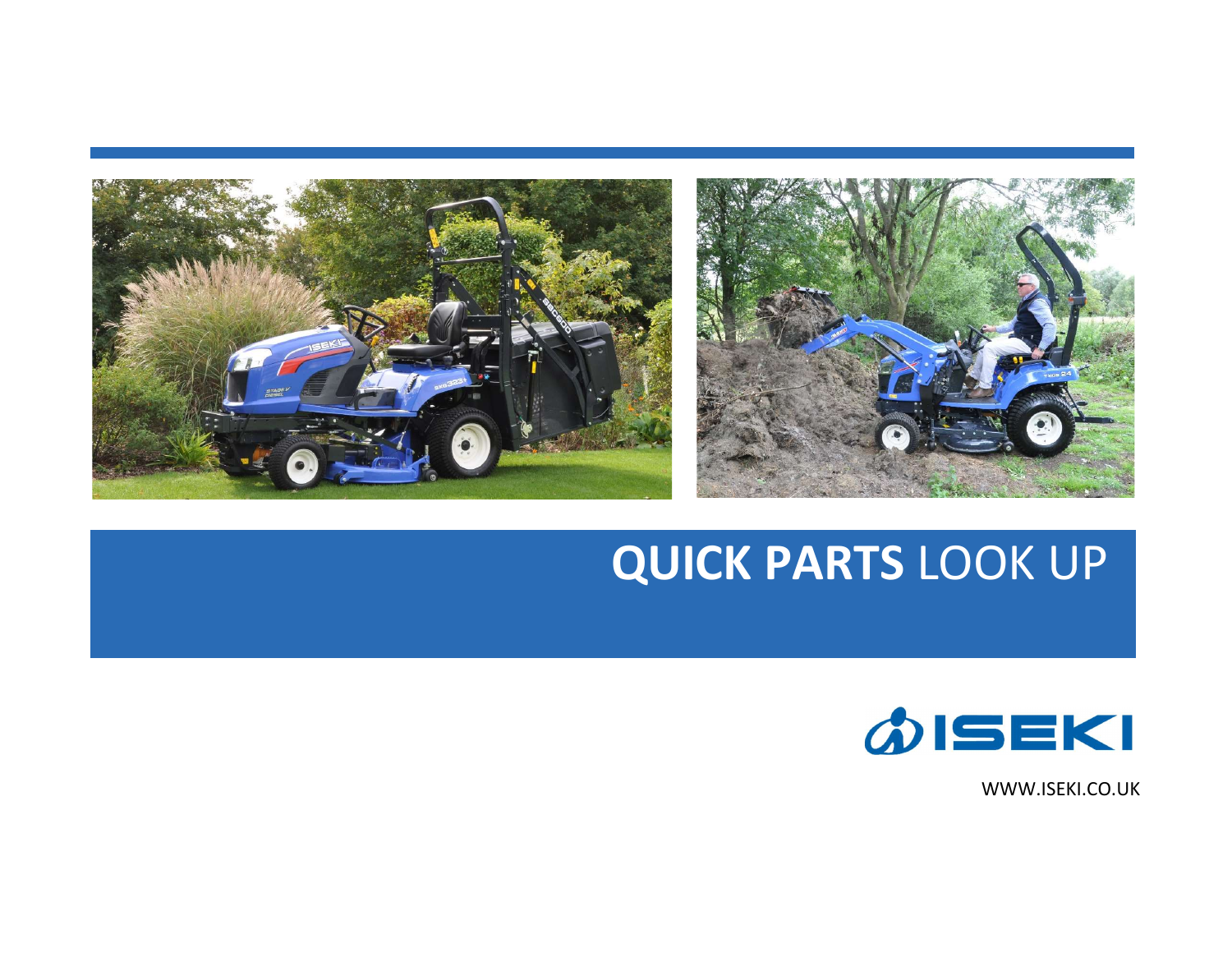

#### MOWER

| <b>Model</b>     | <b>Engine Oil Filter</b> | <b>Fuel Filter</b> | <b>Air Cleaner Element</b> | <b>Fan Belt</b> | <b>Shear Pin</b>      |
|------------------|--------------------------|--------------------|----------------------------|-----------------|-----------------------|
| <b>SXG216</b>    | 6213 240 002 20          | 6213 200 009 00    | 1675 104 213 00            | 6213 671 012 00 | 8670 301 002 10       |
| <b>SXG323</b>    | 6213 240 002 20          | 1672 105 211 00    | 1675 104 213 00            | 6213 671 027 00 | 8670 301 002 10       |
| <b>SXG326</b>    | 6213 240 002 20          | 1672 105 211 00    | 1675 104 213 00            | 6213 671 027 00 | 8670 301 002 10       |
| <b>SF450</b>     | 6213 240 011 00          | 1513 102 329 00    | 1656 104 202 10            | 6213 671 060 00 | V523 100 801 80       |
| <b>SF310</b>     | 6213 240 002 20          | 1672 105 211 00    | 1650 104 203 10            | 6213 671 030 00 |                       |
| <b>SF370</b>     | 6213 240 005 10          | 1672 105 211 00    | 1650 104 203 10            | 6213 671 049 00 |                       |
| <b>SF224</b>     | 6213 240 002 20          | 1672 105 211 00    | 1650 104 203 10            | 6213 671 054 00 | 8670 301 002 10       |
| <b>SF235</b>     | 6213 240 011 00          | 1672 105 211 00    | 1650 104 203 10            | 6213 671 058 00 | 8670 301 002 10 (54") |
| <b>SF224 N/C</b> | 6213 240 002 20          | 1672 105 211 00    | 1650 104 203 10            | 6213 671 054 00 |                       |
| <b>SF235 N/C</b> | 6213 240 011 00          | 1672 105 211 00    | 1650 104 203 10            | 6213 671 054 00 |                       |
| <b>SZ330</b>     | 6213 240 002 20          | 1716 105 200 10    | 1650 104 203 10            | 6213 671 056 00 |                       |
| <b>SF225</b>     | 6213 240 002 20          | 1672 105 211 00    | 1650 104 203 10            | 6213 671 054 00 | 8670 301 002 10       |
| <b>SF237</b>     | 6213 240 005 10          | 6213 240 012 00    | 1803 104 203 00            | 6213 671 062 00 | 8680 301 003 00       |
| <b>SF225 N/C</b> | 6213 240 002 20          | 1672 105 211 00    | 1650 104 203 10            | 6213 671 054 00 |                       |
| <b>SF237 N/C</b> | 6213 240 005 10          | 6213 240 012 00    | 1803 104 203 00            | 6213 671 062 00 |                       |
| <b>SF551</b>     | 6213 240 005 10          | 6213 240 012 00    | 1803 104 203 00            | 6213 671 062 00 | 8680 301 003 00       |
| SRA800/950       | 5490 657 007 XX          | 5490 190 014 XX    |                            |                 |                       |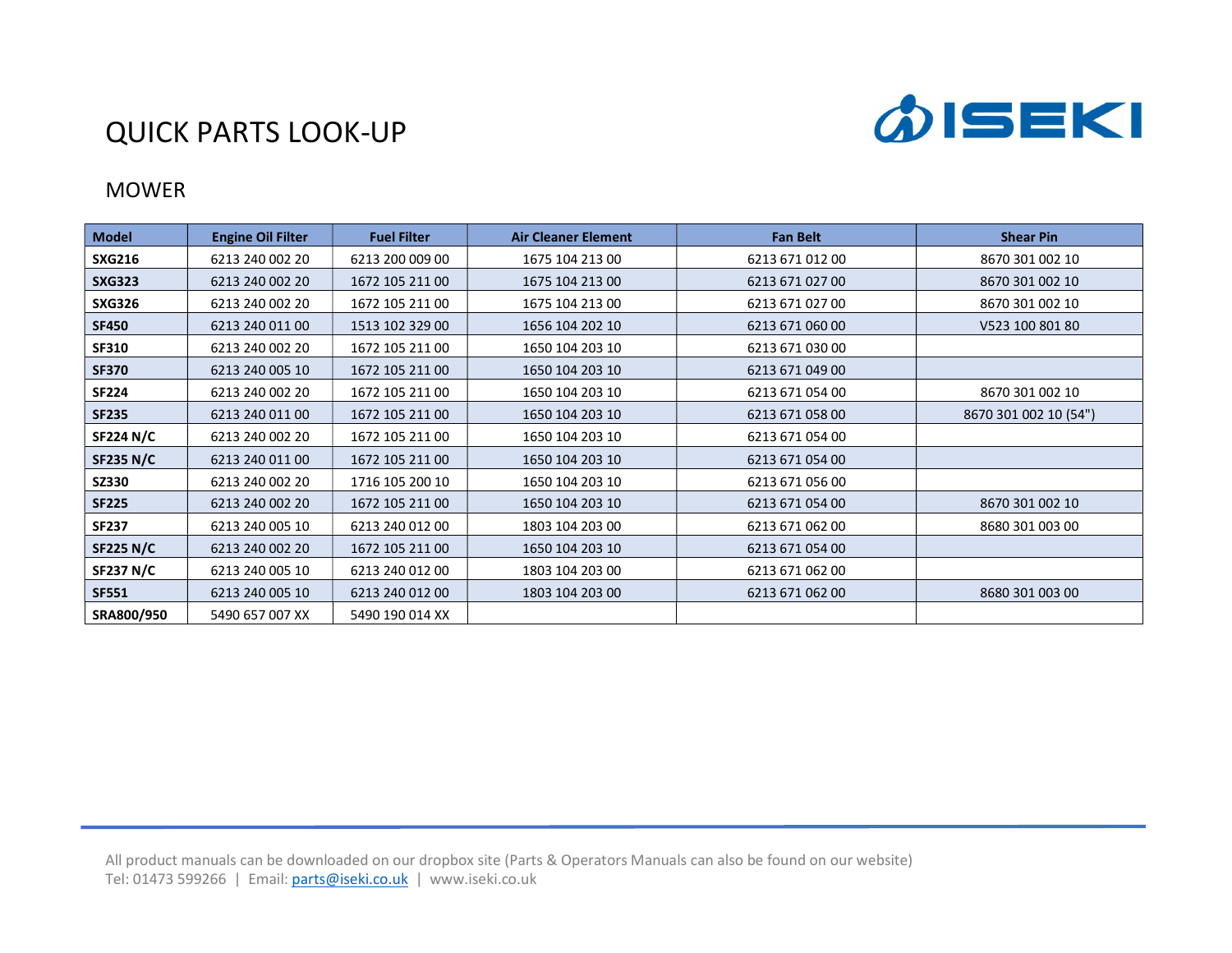## *ISEKI*

## QUICK PARTS LOOK-UP

#### MOWER

| <b>Model</b>  | <b>Blades</b>                | <b>Blade Kit</b>      | <b>HST Filter</b> | <b>Suction Filter</b> | <b>Drive Belts</b>          | <b>Deck Gearboxes</b>           |
|---------------|------------------------------|-----------------------|-------------------|-----------------------|-----------------------------|---------------------------------|
| <b>SXG216</b> | 8670 306 011 00 (40" L/H)    |                       |                   |                       | 1782 122 012 00 (HST)       | 8670 201 260 00 (L/H)           |
|               | 8670 306 012 00 (40" R/H)    |                       |                   |                       | 1782 334 025 00 (PTO)       | 8670 201 270 00 (R/H)           |
| <b>SXG323</b> | 8674 306 021 00 (48" L/H)    |                       | P103 521 302 00   | 1738 508 210 10       | 1728 334 013 00 (PTO)       | 8674 202 310 20 (L/H)           |
|               | 8674 306 022 00 (48" R/H)    |                       |                   |                       | 8663 201 058 10 (SCMA48)    | 8674 202 320 00 (R/H)           |
| <b>SXG326</b> | 8665 306 071 00 (54" L/H)    |                       | P103 521 302 00   | 1738 508 210 10       | 3695 303 003 00 (PTO)       | 8674 202 310 20 (L/H)           |
|               | 8665 306 072 00 (54" R/H)    |                       |                   |                       | 8663 201 058 10 (SCMA48)    | 8674 202 320 00 (R/H)           |
|               | IE01 306 211 00 Main (Mulch) |                       |                   |                       | 8665 201 052 10 (SCMB54)    | 8665 202 710 00 (L/H 54")       |
|               | IE01 306 212 00 Sub (Mulch)  |                       |                   |                       |                             | 8665 202 320 00 (R/H 54")       |
| <b>SF450</b>  | 8675 306 001 00 (L/H)        | 9999 999 303 91 (60") | 1809 508 202 00   | 1809 509 201 00       | 1809 120 013 00 (HST)       | 8675 201 280 00 (L/H)           |
|               | 8675 306 002 00 (R/H)        |                       |                   |                       | IMU-SPA1357 (Flail)         | 8675 201 290 00 (R/H)           |
|               | IMU-MU50 (Flail)             |                       |                   |                       |                             |                                 |
| <b>SF310</b>  | 8654 306 006 10 (60" SD)     |                       | 1646 516 692 00   | 1675 508 500 00       | 8654 202 013 00 (60" SD)    | 8654 201 200 00 (60"/72"<br>S/D |
|               | 8655 306 003 10 (72"SD/RD)   |                       |                   |                       | 8655 202 013 00 (72" SD/RD) | 8654 201 200 00 (60"/72"<br>S/D |
|               | I-335-1356 (63")             |                       |                   |                       | FM04130 (63")               | 14700005                        |
|               | ISE0006641 60" RD            |                       |                   |                       | ISE0025257 (60" RD)         | ISE0500686                      |
|               | IMU-MU50 (Flail)             |                       |                   |                       | IMU-MU2221510 (FM Flail)    |                                 |
| <b>SF370</b>  | 8654 306 006 10 (60" SD)     |                       | 1646 516 692 00   | 1675 508 500 00       | 8654 202 013 00 (60" SD)    | 8654 201 200 00 (60"/72"<br>S/D |
|               | 8655 306 003 10 (72"SD/RD)   |                       |                   |                       | 8655 202 013 00 (72" SD/RD) | 8654 201 200 00 (60"/72"<br>S/D |
|               | I-335-1356 (63")             |                       |                   |                       | FM04130 (63")               | 14700005                        |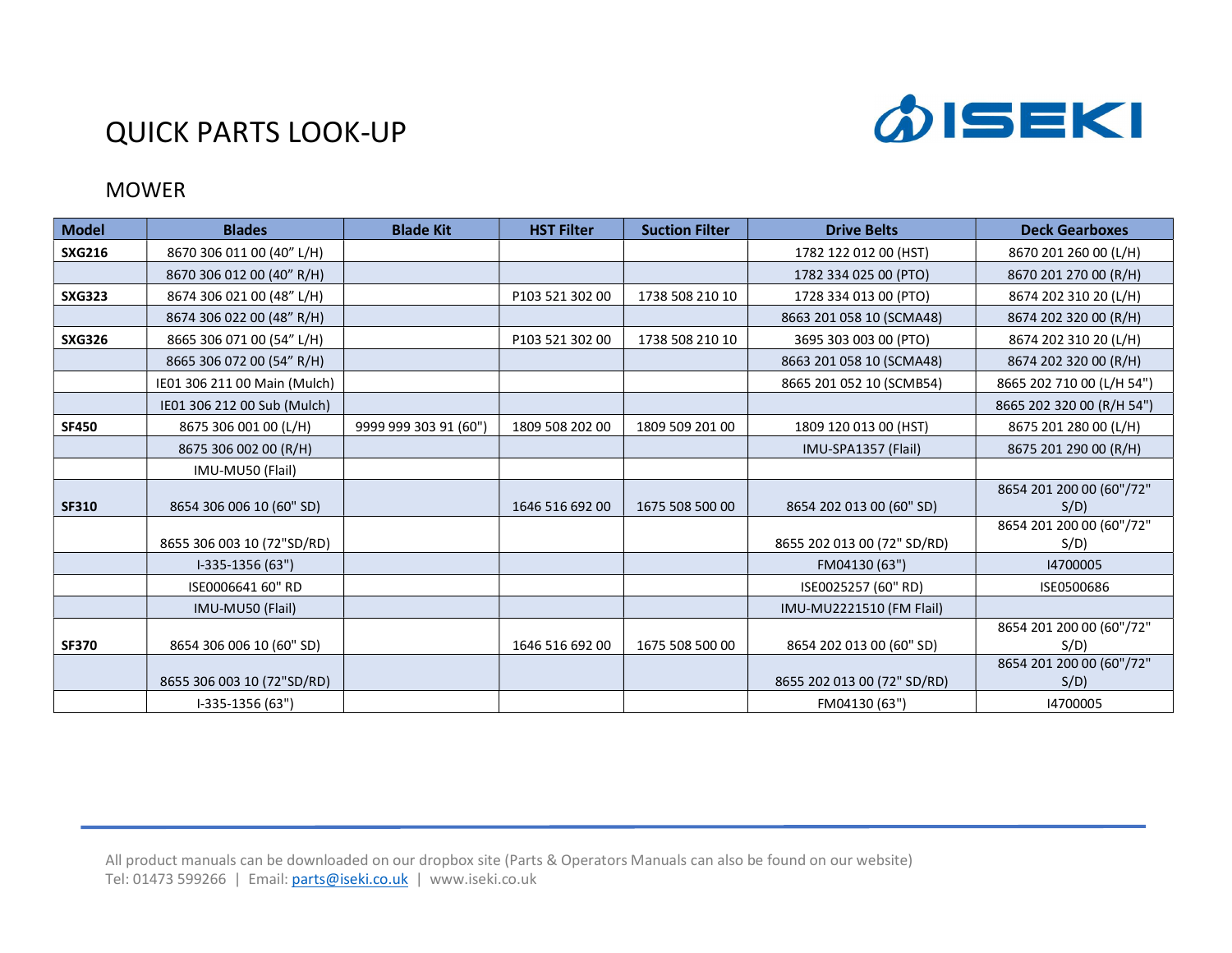

| <b>Model</b>     | <b>Blades</b>             | <b>Blade Kit</b>      | <b>HST Filter</b> | <b>Suction Filter</b> | <b>Drive Belts</b>       | <b>Deck Gearboxes</b>     |
|------------------|---------------------------|-----------------------|-------------------|-----------------------|--------------------------|---------------------------|
| <b>SF370</b>     | ISE0006641 (60" RD)       |                       |                   |                       | ISE0025257 (60" RD)      | ISE0500686                |
|                  | IMU-MU50 (Flail)          |                       |                   |                       | IMU-MU2221510 (FM Flail) |                           |
| <b>SF224</b>     | 8668 306 051 00 (54" L/H) | 9999 999 303 89 (54") | 1771 510 251 00   | 1805 508 260 00       |                          | 8668 201 780 00 (54" L/H) |
|                  | 8668 306 052 00 (54" R/H) |                       |                   |                       |                          | 8668 201 790 00 (54" R/H) |
| <b>SF235</b>     | 8680 306 001 00 (60" L/H) | 9999 999 303 89 (54") | 1771 510 251 00   | 1805 508 260 00       |                          | 8668 201 780 00 (L/H 54") |
|                  | 8680 306 002 00 (60" R/H) | 9999 999 303 90 (60") |                   |                       |                          | 8668 201 790 00 (R/H 54") |
|                  |                           |                       |                   |                       |                          | 8680 201 280 00 (L/H 60") |
|                  | IMU-MU50 (Flail)          |                       |                   |                       | IMU-SPA1357 (Flail)      | 8680 201 290 00 (R/H 60") |
| <b>SF224 N/C</b> | ISE0006641 (60" RD)       |                       | 1771 510 251 00   | 1805 508 260 00       | ISE0025257 (60" RD)      | ISE0500686                |
|                  | IMU-MU50 (Flail)          |                       |                   |                       | IMU-MU2221510 (FM Flail) |                           |
| <b>SF235 N/C</b> | ISE0006641 (60" RD)       |                       | 1771 510 251 00   | 1805 508 260 00       | ISE0025257 (60" RD)      | ISE0500686                |
|                  | IMU-MU50 (Flail)          |                       |                   |                       | IMU-MU2221510 (FM Flail) |                           |
| <b>SZ330</b>     | I-335-1356 (63")          |                       | 1752 202 571 10   |                       | FM04110 (63")            | 14700013                  |
|                  | 8654 306 006 10 (60" SD)  |                       |                   |                       | 8654 203 091 00 (60" SD) | 8654 201 750 10 (60" S/D) |
|                  | 8655 306 003 10 (72" SD)  |                       |                   |                       | 8655 203 091 00 (72" SD) | 8654 201 360 00 (72" SD)  |
| <b>SF225</b>     | 8668 306 051 00 (54" L/H) |                       | 1771 510 251 00   | 1805 508 260 00       |                          | 8668 201 780 00 (54" L/H) |
|                  | 8668 306 052 00 (54" R/H) |                       |                   |                       |                          | 8668 201 790 00 (54" R/H) |
| <b>SF237</b>     | 8680 306 001 00 (60" L/H) |                       | 1771 510 251 00   |                       |                          | 8680 201 280 00 (L/H 60") |
|                  | 8680 306 002 00 (60" R/H) |                       |                   |                       |                          | 8680 201 290 00 (R/H 60") |
| <b>SF225 N/C</b> | ISE0006641 (60" RD)       |                       | 1771 510 251 00   | 1805 508 260 00       | ISE0025257 (60" RD)      | ISE0500686                |
| <b>SF237 N/C</b> | ISE0006641 (60" RD)       |                       | 1771 510 251 00   | 1805 508 260 00       | ISE0025257 (60" RD)      | ISE0500686                |
| <b>SF551</b>     | 8680 306 001 00 (60" L/H) |                       | 1809 502 202 00   | 1809 509 201 00       |                          |                           |
|                  | 8680 306 002 00 (60" R/H) |                       |                   |                       |                          |                           |
|                  | 8681 306 001 00 (71" L/H) |                       |                   |                       |                          |                           |
|                  | 8681 306 002 00 (71" R/H) |                       |                   |                       |                          |                           |
| SRA800/950       | 9067 098 020 00 (Pair)    |                       | 9067 512 002 40   |                       | 9067 071 001 50 (Deck)   |                           |
|                  |                           |                       |                   |                       | 9067 551 001 20 (HST)    |                           |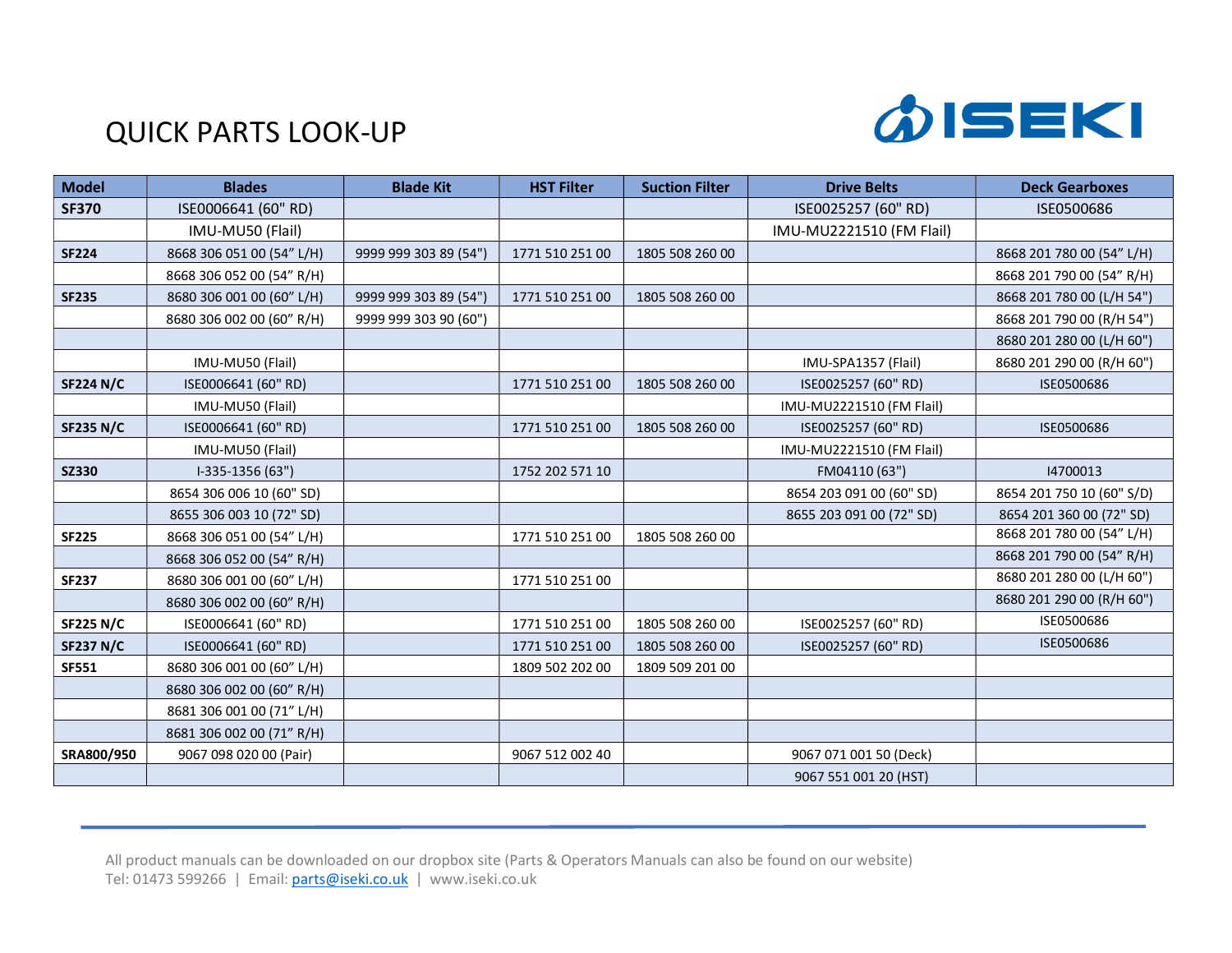

#### **TRACTOR**

| <b>Model</b>   | <b>Engine Oil Filter</b> | <b>Fuel Filter</b>      | <b>Air Cleaner Element</b> | <b>Trans Filter</b>    | <b>Fan Belt</b>        | <b>HST Filter</b> | <b>Suction Filter</b>  |
|----------------|--------------------------|-------------------------|----------------------------|------------------------|------------------------|-------------------|------------------------|
| TM3185         | BR14 051 703 00          | 1774 105 203 00         | 1725 104 313 00            |                        | BR08 010 908 30        |                   | 1738 508 210 10        |
| <b>TXG237</b>  | 6213 240 002 20          | 1672 105 211 00         | 1675 104 213 00            |                        | 6213 671 027 00        | 1725 509 220 00   | 1738 508 210 10        |
| TXGS24         | 6213 240 002 20          | 1672 105 211 00         | 1725 104 313 00            |                        | 6213 671 072 00        | 1725 509 360 00   | 1738 508 210 10        |
| <b>TM3215</b>  | 6213 240 002 20          | 1774 105 203 00         | 1675 104 213 00            |                        | 6213 671 003 00        | 1725 509 220 10   | 1805 508 260 00 (HST)  |
|                |                          |                         |                            |                        |                        |                   | 1620 508 230 00 (Mech) |
| <b>TM3265</b>  | 6213 240 002 20          | 1774 105 203 00         | 1650 104 203 10            |                        | 6213 671 055 00        | 1725 509 220 10   | 1805 508 260 00 (HST)  |
|                |                          |                         |                            |                        |                        |                   | 1620 508 230 00 (Mech) |
| <b>TM3217</b>  | 6213 240 002 20          | 1774 105 203 00         | 1675 104 213 00            |                        | 6213 671 003 00        | 1725 509 220 10   | 1805 508 260 00 (HST)  |
|                |                          |                         |                            |                        |                        |                   | 1620 508 230 00 (Mech) |
| <b>TM3267</b>  | 6213 240 002 20          | 1774 105 203 00         | 1650 104 203 10            |                        | 6213 671 055 00        | 1725 509 220 10   | 1805 508 260 00 (HST)  |
|                |                          |                         |                            |                        |                        |                   | 1620 508 230 00 (Mech) |
| <b>TH4295</b>  | 6213 240 002 20          | 1672 105 211 00         | 1650 104 203 10            |                        | 6213 671 055 00        | 1646 516 692 00   |                        |
| <b>TH4335</b>  | 6213 240 002 20          | 1672 105 211 00         | 1650 104 203 10            | 1742 508 332 10 (Mech) | 6213 671 055 00        | 1646 516 692 00   |                        |
| <b>TH4365</b>  | 6213 240 005 10          | 1672 105 211 00         | 1650 104 203 10            |                        | 6213 671 059 00        | 1646 516 692 00   |                        |
| <b>TLE3400</b> | 6213 240 005 10          | 1513 102 329 00         | 1650 104 203 10            |                        | 6213 671 057 00        |                   | 1801 508 260 00        |
| <b>TLE3410</b> | 6213 240 005 10          | 6213 240 013 00<br>Pre  | 1802 204 203 00            |                        | 6213 671 075 00        | 1771 510 251 00   | 1801 508 260 00        |
|                |                          | 6213 240 014 00<br>Main |                            |                        |                        |                   |                        |
| <b>TH5370</b>  | 6213 240 005 10          | 6213 240 012 00         | 1801 104 203 00            | 1813 508 272 00        | 6213 671 075 00 (ROPS) | 1646 516 692 00   |                        |
|                |                          |                         |                            |                        | 6213 671 062 00 (Cab)  |                   |                        |
| <b>TH5420</b>  | 6213 240 005 10          | 6213 240 012 00         | 1801 104 203 00            | 1813 508 272 00        | 6213 671 075 00 (ROPS) | 1646 516 692 00   |                        |
| <b>TH5420</b>  |                          |                         |                            |                        | 6213 671 062 00 (Cab)  |                   |                        |
| <b>TG6375</b>  | 6213 240 005 10          | 1513 102 329 00         | 1801 104 203 00            |                        | 6213 671 059 00        |                   | 1801 508 250 00 (IQ)   |
| <b>TG6405</b>  | 6213 240 005 10          | 1513 102 329 00         | 1801 104 203 00            |                        | 6213 671 059 00        | 3874 354 211 00   | 1801 508 260 00 (HST)  |
| <b>TLE4490</b> | 6213 240 005 10          | 1513 102 329 00         | 1803 104 203 00            | 1785 509 201 10        | 6213 671 060 00        |                   | 1801 508 250 00        |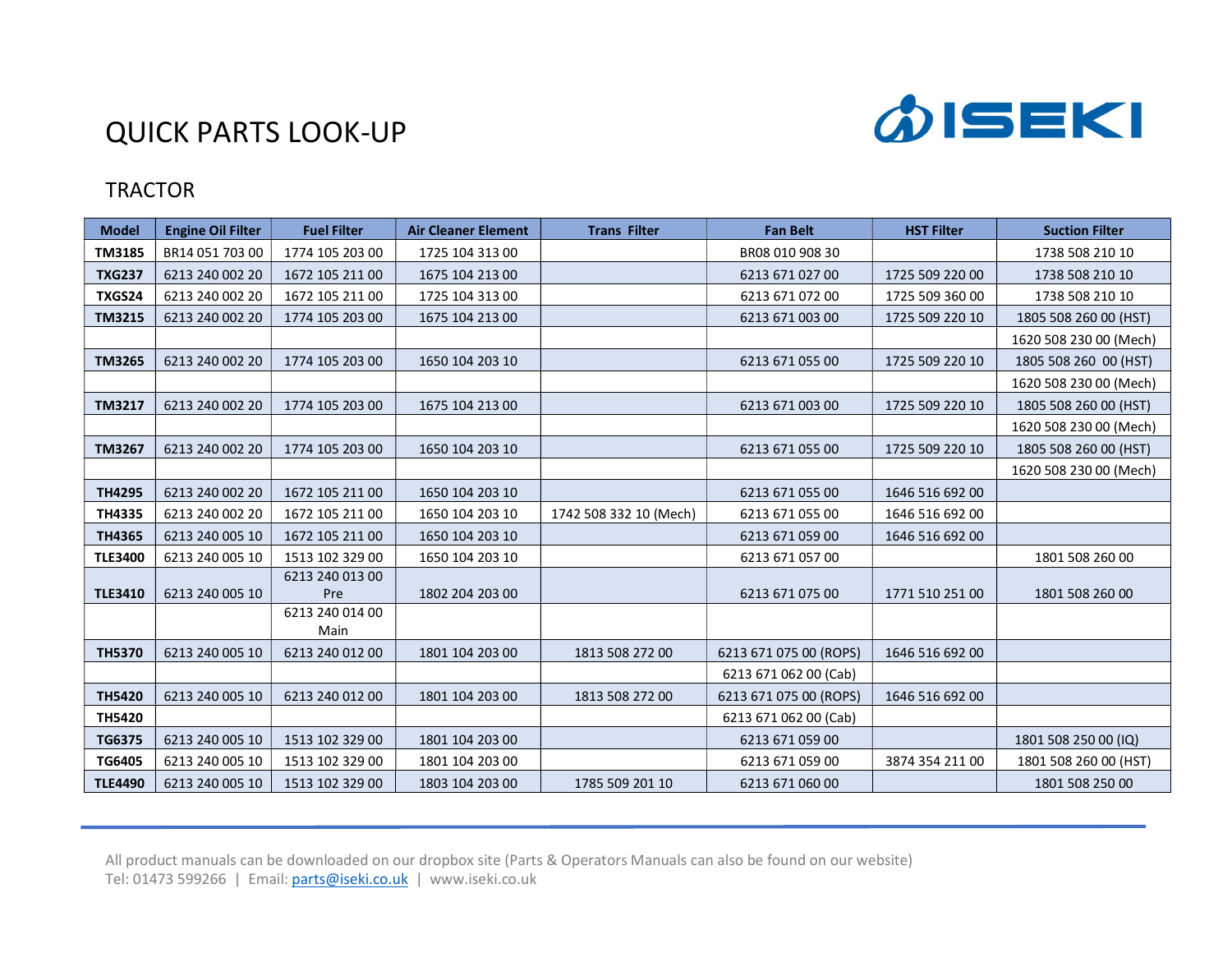

| <b>Model</b>   | <b>Engine Oil Filter</b> | <b>Fuel Filter</b>       | <b>Air Cleaner Element</b> | <b>Trans Filter</b>   | <b>Fan Belt</b>        | <b>HST Filter</b> | <b>Suction Filter</b> |
|----------------|--------------------------|--------------------------|----------------------------|-----------------------|------------------------|-------------------|-----------------------|
|                |                          | 6213 240 013 00          |                            |                       |                        |                   |                       |
| <b>TLE4550</b> | 6213 240 005 10          | Pre                      | 1803 104 203 00            | 1785 509 201 10       | 6213 671 075 00        |                   | 1801 508 250 00       |
|                |                          | 6213 240 014 00<br>Main  |                            |                       |                        |                   |                       |
| TG6495         | 6213 240 005 10          | 1513 102 329 00          | 1803 104 203 00            |                       | 6213 671 060 00        | 3874 354 211 00   | 1801 508 260 00 (HST) |
|                |                          |                          |                            |                       |                        |                   | 1801 508 250 00 (IQ)  |
|                |                          | BR13 036 639 00          |                            |                       |                        |                   |                       |
| TG6675         | BR14 051 702 00          | (Main)                   | 1803 104 203 00            | 1785 509 201 10       | BR08 010 915 60        | 3874 354 211 00   | 1801 508 260 00       |
|                |                          | BR13 030 649 00<br>(Pre) |                            |                       |                        |                   |                       |
| <b>TG6407</b>  | 6213 240 005 10          | 6213 240 012 00          | 1801 104 203 00            | 1792 508 200 20       | 6213 671 062 00 (Cab)  |                   |                       |
|                |                          |                          |                            |                       | 6213 671 075 00 (ROPS) |                   |                       |
| <b>TG6507</b>  | 6213 240 005 10          | 6213 240 012 00          | 1803 104 203 00            | 1792 508 200 20       | 6213 671 062 00        | 3874 354 211 00   | 1801 508 260 00 (IQ)  |
|                |                          |                          |                            |                       |                        |                   | 1738 508 210 10 (HST) |
| <b>TG6557</b>  | 6213 240 005 10          | 6213 240 012 00          | 1803 104 203 00            | 1785 509 201 10       | 6213 671 062 00        |                   | 1801 508 260 00       |
| <b>TG6687</b>  | 6213 240 005 10          | 6213 240 012 00          | 1803 104 203 00            | 1785 509 200 10 (P/S) | 6213 671 063 00        | 3874 354 211 00   | 1801 508 260 00 P/S   |
|                |                          |                          |                            |                       | 6213 671 062 00 (ROPS) |                   | 1738 508 210 10 (HST) |